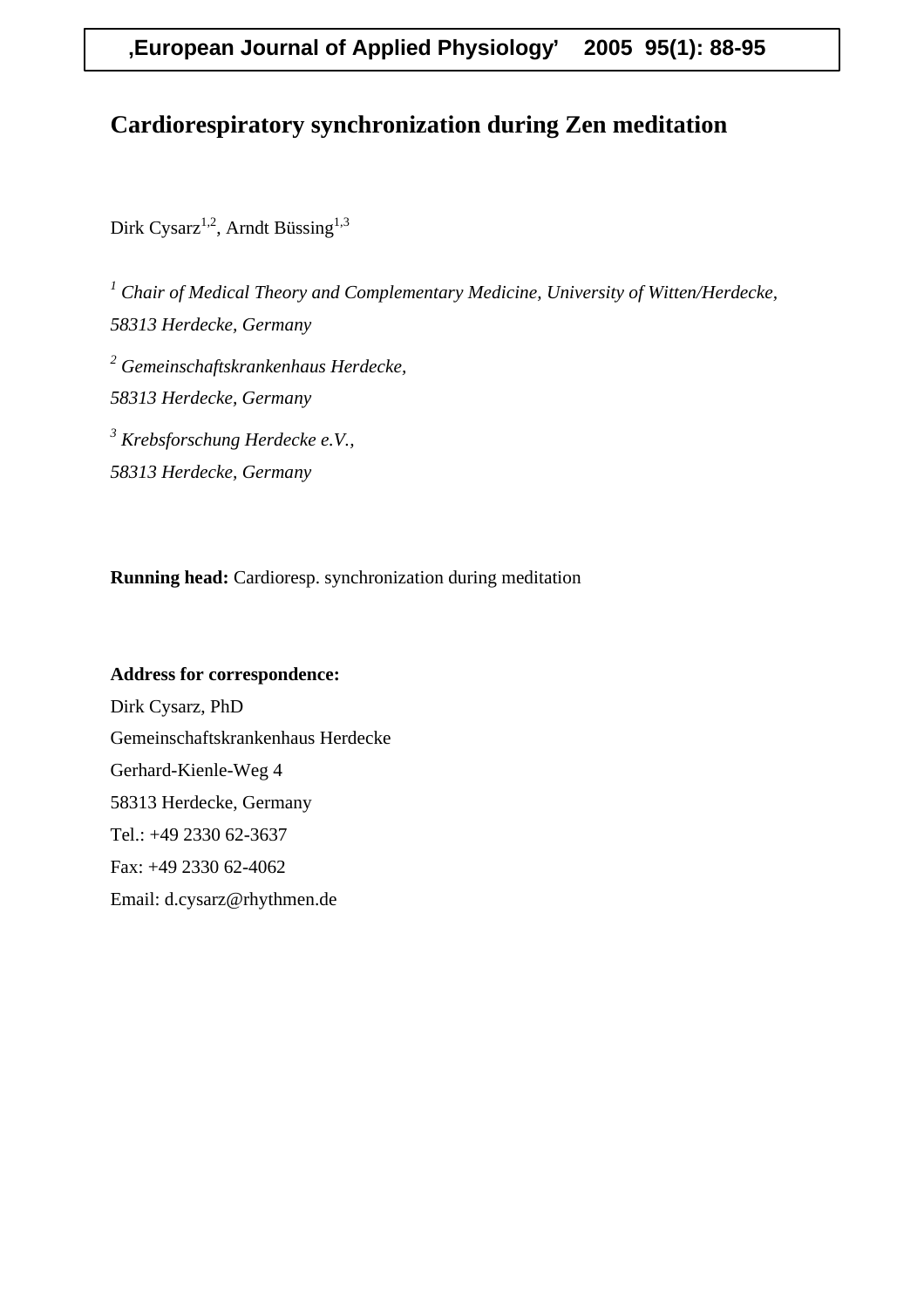## **Abstract**

The impact of meditation on cardiorespiratory synchronization with respect to breathing oscillations and the modulations of heart rate induced by respiration (respiratory sinus arrhythmia, RSA) was investigated in this study. Four different exercises (spontaneous breathing, mental task, Zen meditation and Kinhin meditation) were consecutively performed by 9 subjects mainly without any experience in meditation. An electrocardiogram and a respiratory trace were recorded simultaneously. On this basis the degree of cardiorespiratory synchronization was quantified by a technique which has been adopted from the analysis of weakly coupled chaotic oscillators. Both types of meditation showed a high degree of synchronization whereas heartbeat and respiration were hardly synchronized during spontaneous breathing. During the mental task exercise the extent of synchronization was slightly higher than during spontaneous breathing. These results were largely determined by the breathing frequency because the two types of meditation induce low breathing frequencies which led to a pronounced and in-phase RSA. During the meditation the low breathing frequencies led to a decrease in the high frequency of heart rate variability whereas the low frequency and the extent of RSA increased. The heart rate primarily reflected the degree of physical effort. The high degree of cardiorespiratory synchronization during meditation in unexperienced meditators suggests that the physiological implications of meditation does not require prior experience in meditation.

Keywords: Heart rate variability, Respiratory Sinus Arrhythmia, Respiration, Synchronization, Bivariate data analysis, Meditation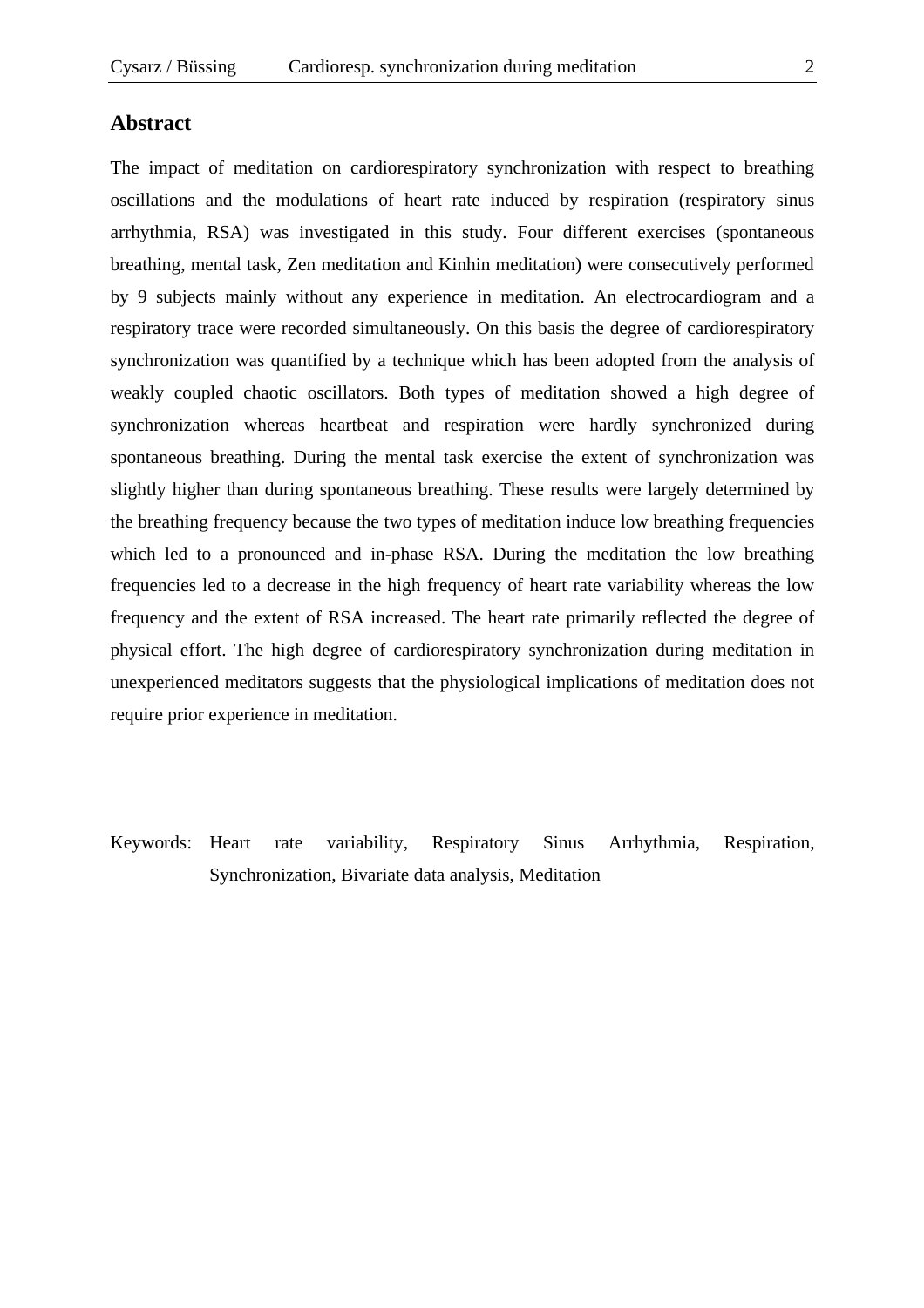## **Introduction**

Meditation in its various forms is a traditional exercise with a potential benefit on well-being and health. On a psychosomatic level these exercises seem to improve the salutogenetic potential in man (Antonovsky 1987). Many studies also focused on the physiological effects of different meditation techniques to gain insight into the physiological prerequisites responsible for the improvement of health (Sudsuang et al. 1991; Wenneberg et al. 1997; Lehrer et al. 1999; Peng et al. 1999; Lee et al. 2000; Barnes et al. 2001; Travis 2001; Peng et al. 2004). Especially the cardiorespiratory interaction seems to play an important role since most meditation techniques make use of special low frequency breathing patterns regardless of whether they result from a deliberate guidance of breathing or other mechanisms, e.g. the recitation of specific (religious) verse (Bernardi et al. 2001; Cysarz et al. 2004).

The modulation of the instantaneous heart rate by breathing patterns is known as respiratory sinus arrhythmia (RSA) (Angelone and Coulter 1964; Hirsch and Bishop 1981; Berntson et al. 1993). The effects of different breathing patterns on heart rate variability (HRV) and other cardiovascular parameters, e.g. baroreflex sensitivity or blood pressure, have been investigated extensively. E.g. during recitation of the rosary prayer and the 'OM' mantra the breathing oscillations and the endogenous blood pressure fluctuations adjust their frequencies (Bernardi et al. 2001). Furthermore, the arterial oxygen saturation  $SaO<sub>2</sub>$  in patients with chronic heart failure increased strongest at breathing frequency of 6 breaths per minute (Bernardi et al. 1998). These findings imply that the control of breathing patterns may be used to maintain conditions for health and seem to be advantageous for recovery processes.

Different approaches may be used to control a regular breathing behaviour, like e.g. meditation, recitation of religious verse or poetry, or biofeedback (Lehrer et al. 2000). Although the different techniques and their respective theoretical background vary remarkable they all make use of a slow paced breathing pattern or at least produce low frequency breathing oscillations. The impact of slow paced breathing patterns on cardiovascular control has been investigated extensively. E.g. the modulation of heart rate by respiration is strongest at low breathing frequencies of approximately 0.1 Hz (6 respiratory cycles / min) (Berntson et al. 1993; Bernardi et al. 2000; Stark et al. 2000). In our own investigations we were able to show that a high degree of cardiorespiratory synchronization occurs during recitation of hexameter verse (Cysarz et al. 2004). Although this type of exercise uses a breathing frequency at approximately 12 min<sup>-1</sup> the therapeutically guided recitation of hexameter verse produced a low frequency oscillation in the breathing pattern (at approximately 6  $min^{-1}$ ) which led to a pronounced and in-phase RSA. This kind of cardiorespiratory synchronization may play an important physiological role with respect to a potential benefit on well-being and health.

During the different exercises of Zen meditation the depth and the duration of each respiratory cycle is determined only by the process of breathing. As a consequence, the breathing modalities are produced according to their own demands, i.e., the breathing frequency slows itself down to a range between  $5-8$  min<sup>-1</sup> and the tidal volume is adjusted appropriately to avoid hypoventilation. This type of exercise exerts a great influence on heart rate variability and, especially, the extent of RSA. In this study, we focus on the analysis of cardiorespiratory synchronization during a succession of different exercises: two different types of Zen meditation, a mental task and quiet breathing (i.e., breathing without focussing on the breathing process). These exercises allow the classification with respect to cardiorespiratory synchronization because they all make use of different breathing frequencies and are expressed by different levels of heart rate variability.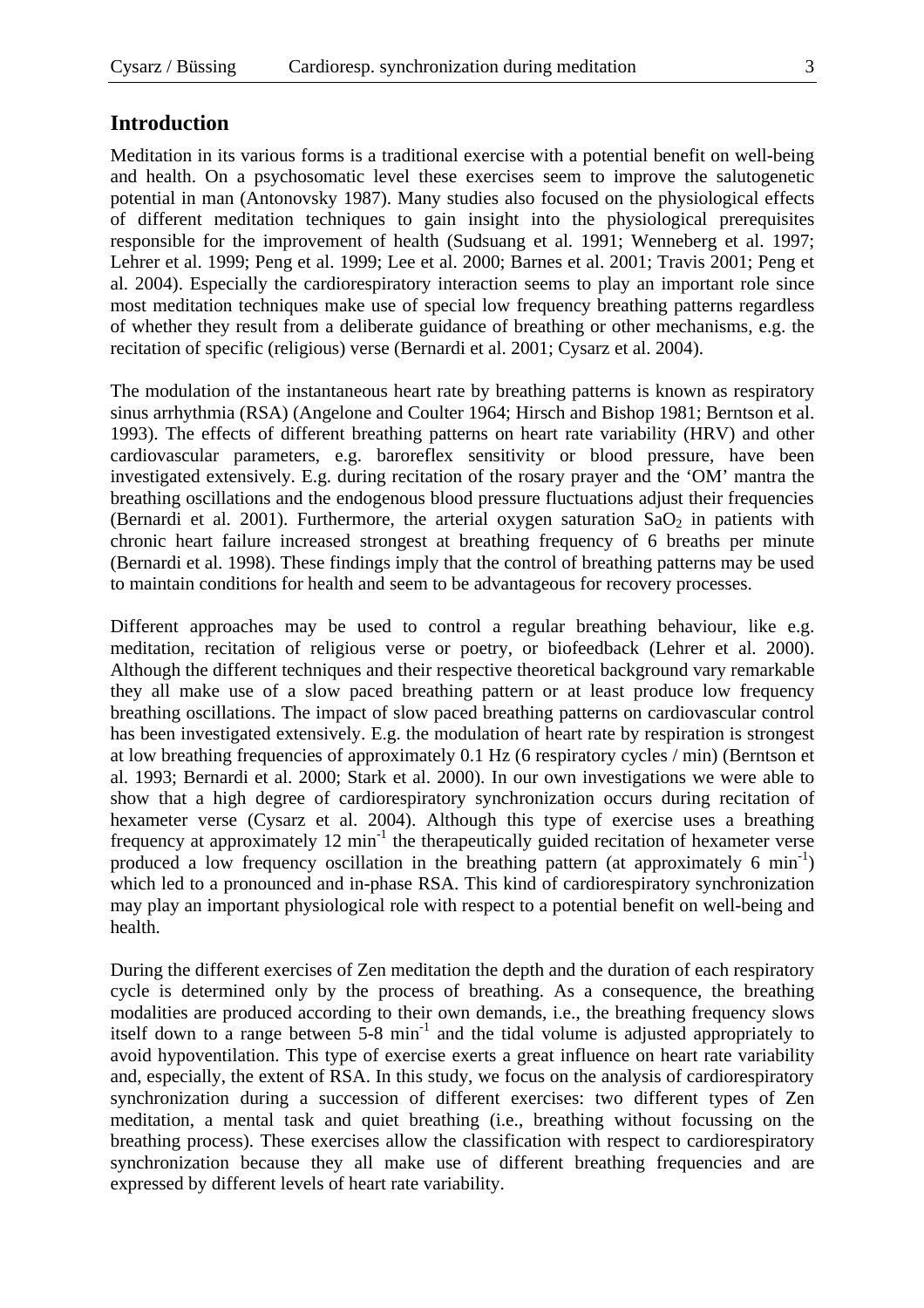## **Methods**

## **Subjects and Experimental Procedure**

Nine colleagues of the institution took part in the study (4 female, 3 smokers; average age: 43  $\pm$  7 years). None of the subjects had any history of cardiovascular diseases, especially no hypo- or hypertension or antiarrhythmical therapy. One subject had a long experience in Zen meditation (a teacher of Zen-meditation) and one subject was experienced with respect to Vipassana meditation (a mindfulness-based meditation) but had no experience with Zen meditation. All other subjects did not have any experience with meditation.

The duration of the experimental procedure was approximately 50 minutes. The procedure was divided into six different exercises (see Table 1): (1) the subject sat quietly on a chair without any restrictions on breathing and without any extra-ordinary mental activity (duration: approx. 10 Minutes). There was no instruction to try to get into a relaxed state. (2) During the 'Mental task' exercise the subject still sat an a chair and had to do advanced mental arithmetic for approx. 6 minutes. (3) Subsequently, the first session of sitting meditation (Zazen) was practiced (duration: approx. 10 minutes) (Metzger 2001). This kind of meditation is characterized by breathing at a rate and depth which is only determined by the breathing process itself, i.e., any outward intention is minimized and the intention towards the breathing process is increased. The volunteers were advised to avoid any thinking, and to keep the awareness on 'just-sitting' and 'just-breathing'. To facilitate this kind of mediation the subjects sat upright on a cushion and the hands were held together in front of the navel. (4) During the next 7 minutes, a walking meditation (Kinhin) was practiced. With respect to the breathing modalities it is comparable to Zazen meditation. In contrast, this exercise is a distinct form of walking with short steps (Büssing 2001): during inspiration the foot is lifted and the whole body is slightly erected against the gravity. Then, during expiration, the foot is put down a half-step in front and gravity may slightly pull down the body again. Thus, the walking speed is unambiguously intertwined with the breathing process. The hands were held together in front of the sternum and were slightly pressed against each other and the sternum during expiration. (5) For the next 7 minutes Zazen meditation is practiced again to get back to rest in a calm fashion. (6) At the end of the procedure, the subject sat in a chair again, similar to the beginning of the experiment (duration: 10 minutes). It has to be noted that the teacher of Zen-meditation carried out this procedure alone whereas all other subjects were instructed by the teacher (sitting face to face during the Zazen meditation and walking next to him during the Kinhin meditation). This way, it was possible to give minor advices (in the sense of clarifications) to the first-time meditators.

## **Data acquisition**

The electrocardiogram (ECG, standard lead) and the uncalibrated nasal/oral airflow (derived by three thermistors that were placed next to the nostrils and in front of the mouth) were simultaneously recorded in all subjects using solid state recorders (Medikorder MK2, Tom-Signal, Graz, Austria). The sampling rates of the ECG and the nasal/oral airflow were 3000 Hz and 100 Hz, respectively. This ensured an accuracy  $< 1$  ms for the times of the identified R-peaks. The local minima and the local maxima of the nasal/oral airflow were defined as the inspiratory and expiratory onsets, respectively, since they were due to the change from exhaling warm air (warmed by the respiratory tract) to inhaling air at the temperature of the environment (and vice versa). For further analysis the data were saved to a file and were further processed using Matlab (The Mathworks, Natick, Mass, USA) and C routines. Subsequently, all automatically identified R-peaks were visually controlled i.e. the times of the R-waves were marked in the ECG. They were edited if the identified R-peaks did not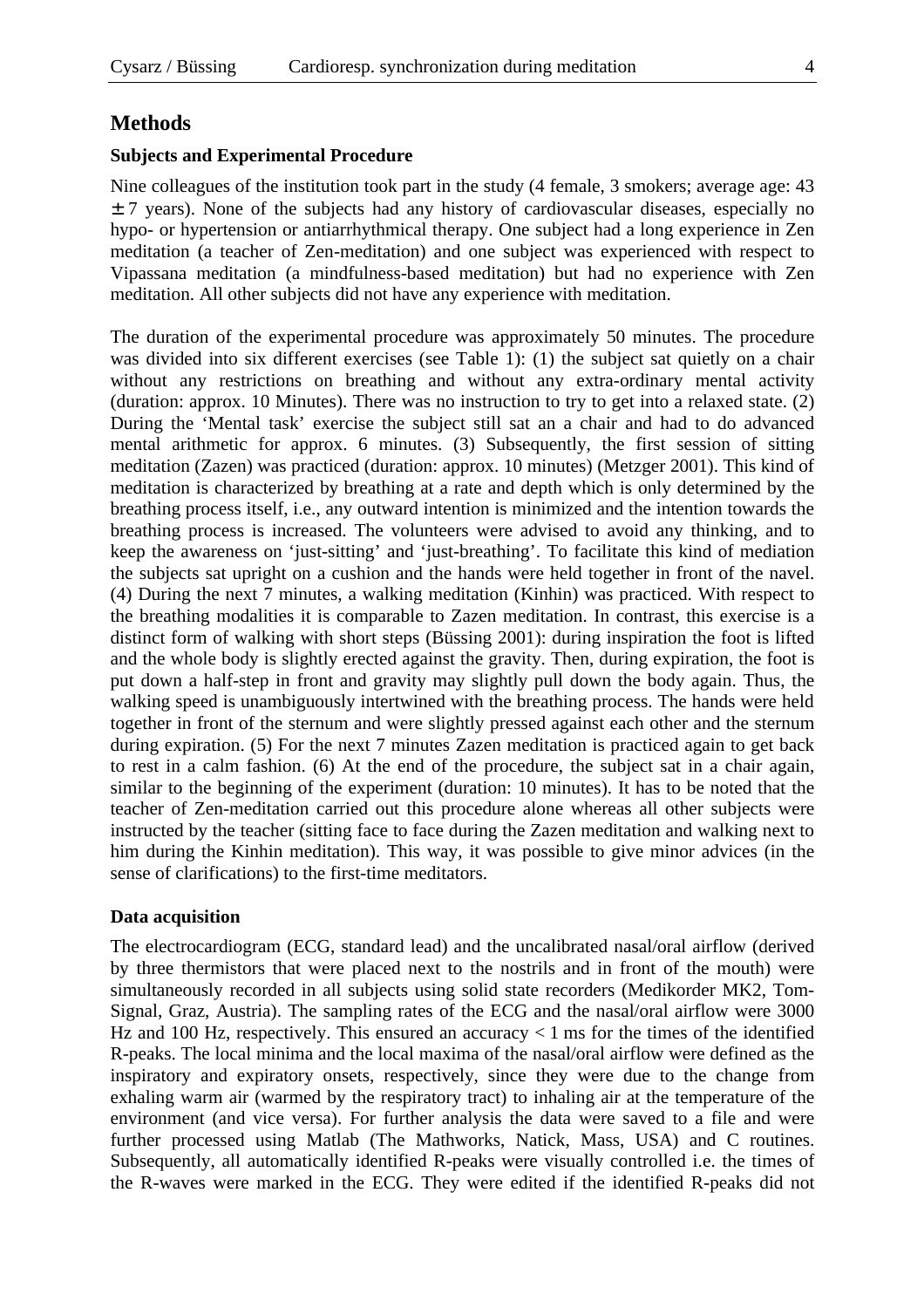match the R-peak in the ECG. The manually edited R-peaks had an accuracy of 4 ms because the recorded ECG had a sampling rate of 250 Hz.

Effects of transitions the beginning of each exercise were reduced by omitting the first two minutes of each exercise. To avoid a bias due to different durations of the recordings of each exercise the subsequent 5 minutes were used for further analysis.

#### **Analysis of cardiorespiratory synchronization**

A heart rate time series with equidistant time steps was constructed as follows: the times of successive R-peaks were first converted to a RR-tachogram, i.e., the sequence of times between successive R-peaks. The resulting RR-tachogram was re-sampled at a rate of 5 Hz using linearly interpolated values. To get a time series for the nasal/oral airflow at corresponding sampling times, each  $20<sup>th</sup>$  sample was used. These two time series share a common time axis and served as the basis for further calculations.

Figure 1 (A) and (C) show the heart rate time series and the simultaneous nasal/oral airflow during rest on the chair and during Zazen meditation, respectively. Obviously, during resting on the chair both time series are desynchronized whereas during Zazen meditation a cardiorespiratory synchronization is present. To quantify the extent of cardiorespiratory synchronization the phases of each time series were constructed and subsequently analyzed. This procedure was adopted from the synchronisation analysis of weakly coupled chaotic oscillators (Rosenblum et al. 1996; Rosenblum et al. 1997) and yielded more consistent results than the analysis of coherence (Cysarz et al. 2004). It is based on the assumption that the coupling leading to the modulation of heart rate by respiration is essentially linear and non-linear couplings may be neglected. It is described briefly in the following (for further information, see e.g. (Cysarz et al. 2004)).

First, both time series are low-pass filtered with a cut-off frequency of 0.25 Hz. Next, the socalled phase of each time series, i.e.,  $f_{\text{heart}}(t_i)$  and  $f_{\text{resp}}(t_i)$ , is constructed with the help of the Hilbert-transformation (Rosenblum and Kurths 1998). Both times series are synchronized if the phase difference  $\mathbf{j}(t_i) = \mathbf{f}_{\text{resp}}(t_i) - \mathbf{f}_{\text{heart}}(t_i)$  is constant, i.e.,  $|\mathbf{j}(t_i) - \mathbf{d}| < const$  (d is an offset since the phase difference needs not to be around zero). The phase difference is quantified by  $g = (\cos(j(t_i) \mod 2p))^2 + (\sin(j(t_i) \mod 2p))^2$  where brackets denote an average. Theoretically,  $0 \le g \le 1$  and  $g = 1$  if the two time series are completely synchronized, i.e. a constant phase difference, and  $g = 0$  if they are desynchronized. However, for real world data, the data may always contain some spuriously synchronized patterns although the systems are completely desynchronized. Thus, the lower bound of *g* was estimated with the help of so-called surrogate data, i.e. artificial data without any coupling which were constructed on the basis of the original data. This estimation yielded  $g = 0.14$  as an estimation of the lower bound of *g*, i.e. any value  $g \le 0.14$  may be considered as completely desynchronized.

The temporal course of the phase difference  $\mathbf{j}(t_i)$  (in radians) and the distribution of  $j(t_i)$  mod 2p is shown in Figure 1 (B) and (D). In the desynchronized state the temporal course of the phase difference seems to be erratic and the values of  $j(t_i)$  mod  $2p$  are almost equally distributed. This is also reflected in the low  $g$ -value ( $g = 0.14$ ) which denotes a desynchronized state. On the contrary, the synchronized state the temporal course of the phase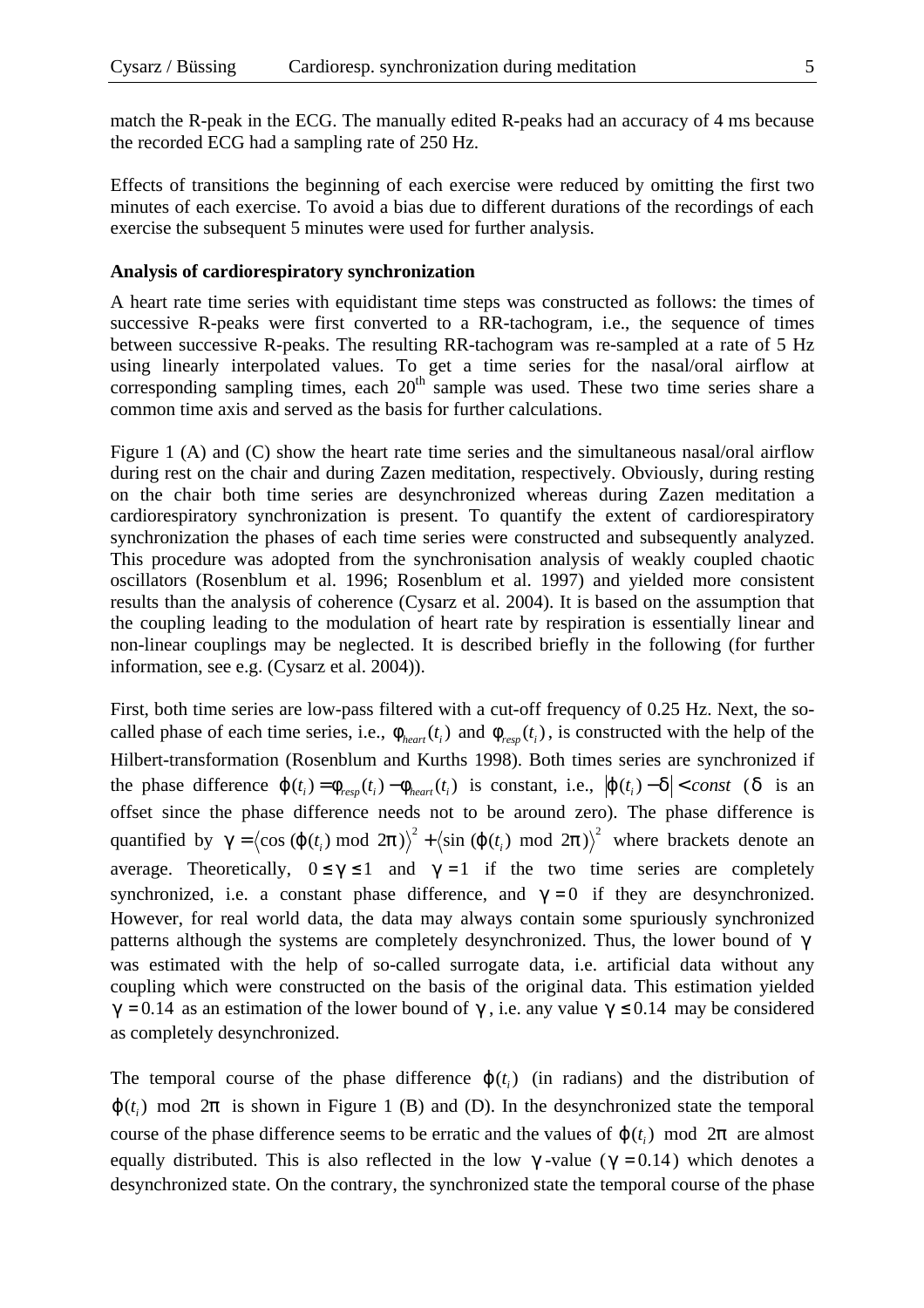difference is almost constant which is also reflected by the clear maximum in the distribution of  $\boldsymbol{j}$  ( $t_i$ ) mod 2 $\boldsymbol{p}$ . Now, the synchronization gives rise to a  $\boldsymbol{g}$ -value near 1 ( $\boldsymbol{g}$  = 0.92).

#### **Heart rate variability (HRV)**

In addition to the quantification of cardiorespiratory synchronization the heart rate variability was calculated according to the guidelines (Task Force of the European Society of Cardiology and the North American Society of Pacing and Electrophysiology 1996). A power spectrum based on the fast Fourier transformation (FFT) was calculated for the resampled RRtachogram derived from the 5-minute-recording of each exercise. Next, the resulting power spectral density distribution was integrated in the low frequency band (0.04-0.15 Hz, LF) and the high frequency band (0.15-0.4 Hz, HF). The guidelines suggest to calculate the power in these frequency bands in milliseconds<sup>2</sup> (corresponding to the variance of the RR-intervals in the particular frequency bands). In difference to the guidelines, we use the square root of LF and HF power to obtain values in milliseconds that correspond to the standard deviation of the particular band-pass filtered RR-tachogram because these values allow to estimate the amplitude of the oscillations in each frequency band. Furthermore, the balance bal=LF/HF was also calculated as a rough quantitative estimate of the balance between the sympathetic and parasympathetic activity of the autonomous nervous system. In addition, the extent of RSA is expressed as the median of the longest RR-interval minus the shortest RR-interval of each respiratory cycle.

## **Statistics**

Descriptive methods are used to assess the effects of Zen meditation on cardiorespiratory synchronization. Since the number of subject is small (N=9) the distributions of the different parameters are not known. Thus, the median is used to quantify the distributions of the parameters. The two sitting periods and the two Zazen meditations, respectively, were condensed in one quantity by taking the average. In total, four different exercises were compared: sitting (S), mental task (T), Zazen meditation (MT) and Kinhin meditation (MK). The γ-value, mean heart rate, mean respiratory frequency, extent of RSA, HF, LF and balance and were calculated for each exercise of each subject. Box and whisker plots were used for visualization of the distribution of heart rate, respiratory frequency, γ-value, extent of RSA, LF, HF and balance.

The probability of equality between the four different exercises was quantified by the nonparametric Friedman-test, a non-parametric one-way ANOVA. A p<sub>Friedman</sub>-value near zero indicates a high probability of differences between the different exercises with respect to the analyzed parameter. An appropriate post hoc test for multiple comparisons was used to calculate the probability of equality between two exercises (Bortz et al. 2000). If the  $p_{\text{Friedman}}$ value of a parameter is low, low p-values of the post hoc test indicate which exercises differ considerably.

## **Results**

In all subjects cardiorespiratory interaction was most de-synchronized during sitting (S) at the beginning of the procedure ( $g = 0.23$ ), c.f Figure 2C. During the mental task exercise (T) the degree of synchronization increased in all subjects to an intermediate level  $(g = 0.40)$ . Practicing Zazen meditation (MZ) or Kinhin meditation (MK) increased the extent of synchronization to a high level (MZ:  $g = 0.77$ , MK:  $g = 0.80$ ).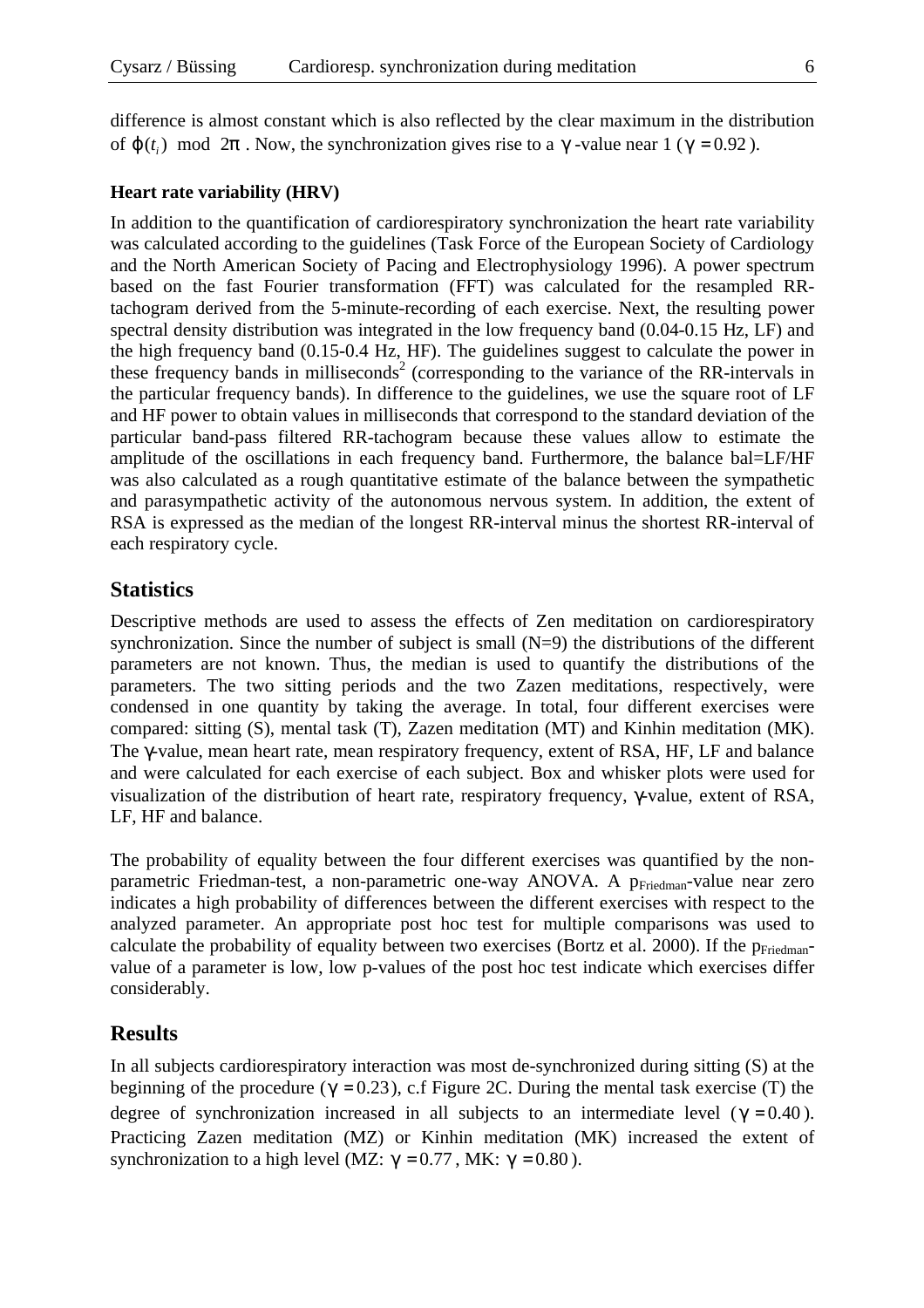The heart rate was lowest during the Zazen meditation (68.2 beats/min) and highest for Kinhin meditation (77.5 beats/min), cf. Figure 2A. Sitting and the mental task showed intermediate heart rates (S: 72.8 beats/min, T: 75.9 beats/min). During sitting and mental task the respiratory frequency was at a normal level (S: 16.2 breaths/min, T: 16.6 breaths/min) whereas the two meditations decreased the respiratory frequency enormously (MZ: 8.4 breaths/min, MK: 6.1 breaths/min), cf. Figure 2B.

The high frequency variations of heart rate variability were approximately the same during sitting, mental task and Zazen meditation (S: 18.9 ms, T: 19.2 ms, MZ: 19.0 ms), cf. Figure 3A. During Kinhin meditation the high frequency component decreased (MK: 13.5 ms). In contrast, the low frequency variations were approximately the same during sitting and mental task (S: 38.1 ms, T: 26.9 ms) and increased considerably during Zazen and Kinhin meditation (MZ: 61.1 ms, MK: 69.5 ms), cf. Figure 3B. Again, the balance is approximately the same during sitting and mental task (S: 1.7, T: 1.5) and increases during Zazen meditation (3.2) and is largest during Kinhin meditation (4.8), cf. Figure 3C. The extent of RSA is approximately the same during sitting and mental task (S: 67.9 ms, T: 55.6 ms) and considerably increases during Zazen and Kinhin meditation (MZ: 134.6 ms, MK: 168.3 ms), cf. Figure 3D.

## **Discussion**

The investigation of different kinds of meditation has gained attention in recent years. On a psychosomatic level the meditation techniques may be used to calm down the patient and to direct the awareness to distinct processes, e.g. the process of breathing, that are usually carried out without much attention, or to the present moment. Thus, meditation may change the significance of every day activities. This way the coping with stress and problems (arising e.g. from a specific disease) may by enhanced, i.e. so-called salutogenetic processes may be improved, and a healthier state may result (Antonovsky 1987). This may also lead to benefits on a physiological level.

The impact of meditation on physiological parameters may also be investigated directly because most meditation techniques make use of specific procedures which also influence the breathing frequency (e.g. by focussing on breathing during Zen meditation). In this study, cardiorespiratory interaction has been analyzed in nine subjects (one teacher of Zen meditation and eight first-time meditators) practicing two different kinds of Zen meditation. Zazen and Kinhin meditation both led to a highly synchronized interaction between heart rate fluctuations, i.e. respiratory sinus arrhythmia (RSA), and respiration. Zazen meditation drastically slowed down the breathing frequency (approx. 8 breaths per minute) and, hence, led to a pronounced and in-phase RSA. Although the heart rate was increased during Kinhin meditation the extent of synchronization was slightly higher than during Zazen meditation because this kind of meditation slowed down the breathing frequency even more (approx. 6 breaths per minute). On the contrary, sitting in a chair with spontaneous breathing led to an almost completely de-synchronized cardiorespiratory interaction. During the mental task exercise the extent of cardiorespiratory synchronization was slightly increased compared to spontaneous breathing. With respect to the extent of cardiorespiratory synchronization during quiet sitting (spontaneous breathing) and Zazen meditation our results are in accordance with previous findings (Peng et al. 2004).

The origin of this kind of cardiorespiratory synchronization is the respiratory sinus arrhythmia , i.e. the modulation of heart rate by respiration (Angelone and Coulter 1964). The magnitude of RSA depends on the frequency and the amplitude of the breathing oscillations. Some basic dependencies that have to be taken into account are described in the following. The extent of RSA increases as the tidal volume increases and the breathing frequency is constant (Hirsch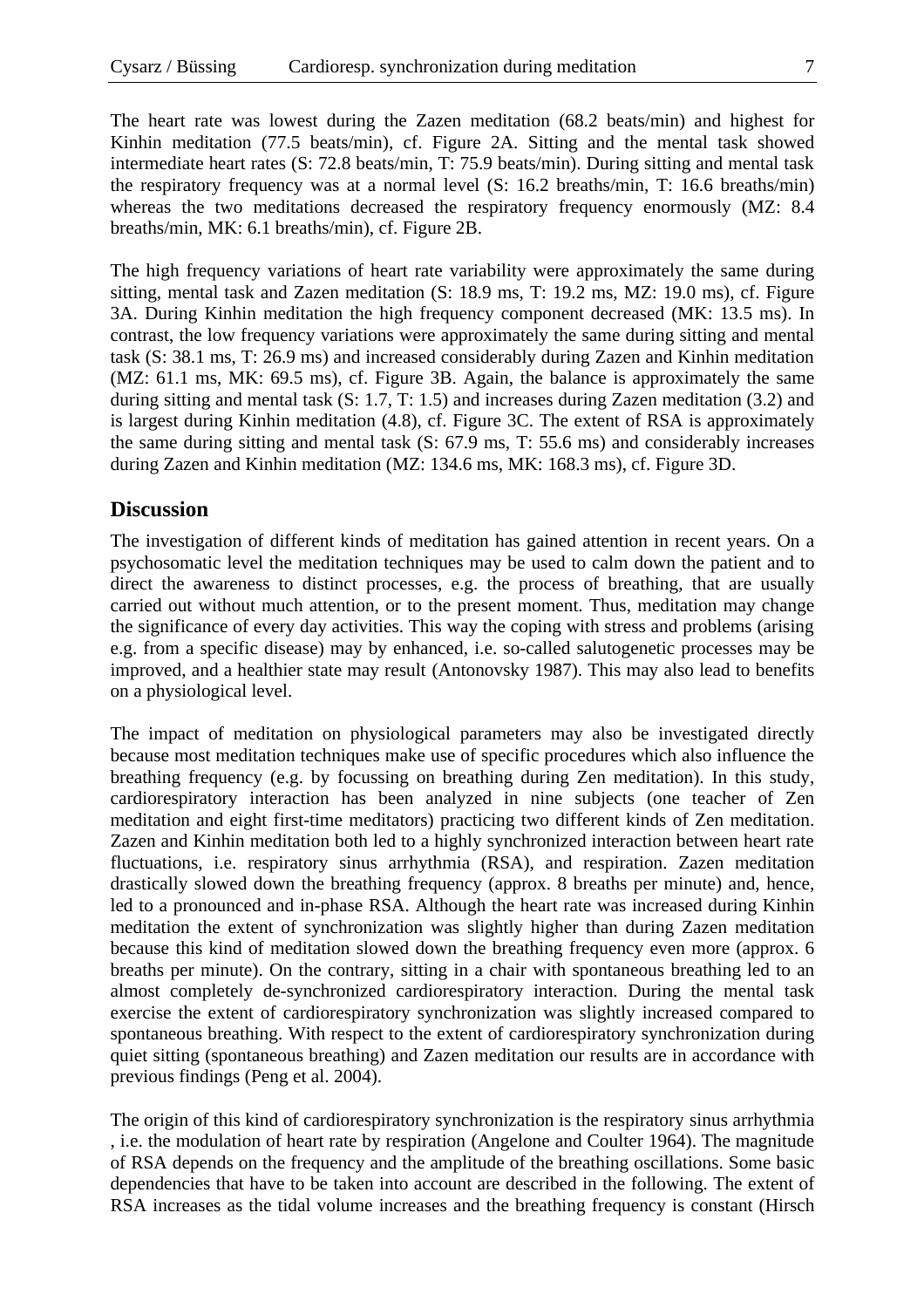and Bishop 1981). If the tidal volume is kept constant, breathing oscillations modulate heart rate strongest for frequencies below 0.15 Hz (Hirsch and Bishop 1981; Brown et al. 1993; Hayano et al. 1994; Pitzalis et al. 1998; Bernardi et al. 2000; Stark et al. 2000). On the other hand, mental effort decreases the extent of RSA (Bernardi et al. 2000). Hypercapnia, which may result from a low breathing frequency, is counterbalanced by adjusting the tidal volume appropriately and by an improved pulmonary gas exchange resulting from RSA (Hayano et al. 1996; Giardino et al. 2003).

These facts have to be taken into account to assess the effects of the different exercises appropriately. During both kinds of meditation the breathing frequency was apparently decreased and led to an increase of low frequency heart rate variation and the extent of RSA. The low frequency breathing pattern produced regular excitatory and inhibitory effects of the central respiratory generators on vagal and sympathetic outflow. The local maximum of the cardiorespiratory transfer function at low frequencies (approx. 0.1 Hz) suggests that this effect is especially pronounced at these frequencies (Berntson et al. 1993). As a result, cardiorespiratory synchronization occurs. During sitting and mental task the breathing frequency was increased compared to the meditation exercises. The transfer function decays strongly at these frequencies and, hence, the regular excitatory and inhibitory effects of the central respiratory generators on vagal and sympathetic outflow is diminished. As a consequence, cardiorespiratory interaction was almost fully de-synchronized. Nevertheless, this increase was associated with a slight increase of the extent of cardiorespiratory interaction.

Interestingly, the heart rate variability reveals a difference between both types of meditation. During the Kinhin meditation the high frequency variations were smallest and the low frequency variations were largest. Thus, during Kinhin meditation the balance was even higher than during Zazen meditation, i.e. the Kinhin meditation transfers slightly more oscillatory impact from the high frequency band to the low frequency band than the Zazen meditation. This effect is even more remarkable if the orthostasis and the slight physical effort of this kind of meditation is taken into account. Furthermore, it is interesting to note that these physiological effects appeared in unexperienced meditators. This suggests that the physiological benefits from practicing meditation appear regardless of any prior experience in meditation.

The cardiorespiratory synchronization may be associated with findings of positive signs of recovery: an increase of arterial oxygen saturation  $SaO<sub>2</sub>$  during breathing at a frequency of 6 breaths per minute (Bernardi et al. 1998), an increased arterial baroreflex sensitivity as a favourable long term prognostic factor in cardiac patients (Bernardi et al. 2002), and a decrease of systolic blood pressure (Grossman et al. 2001). Although meditation is often associated with some kind of (mental) relaxation the different physiological implications of meditation suggest a more detailed picture: a rather pronounced heart rate variability which is well coordinated with other oscillations, e.g. respiration. The latter characteristic seems to be essential to make the exercises comfortable (in the sense of calm) although some physiological functions are at least partially more active (Peng et al. 2004). Since many different meditation techniques make use of breathing patterns with low frequencies, cardiorespiratory synchronization may also appear during other kinds of meditation. More generally, this feature may occur whenever the breathing frequency is low, e.g. during recitation of the rosary prayer (Bernardi et al. 2001) or the 'OM'-mantra (Telles et al. 1995). However, an increased mental activity may reduce the extent of cardiorespiratory synchronization.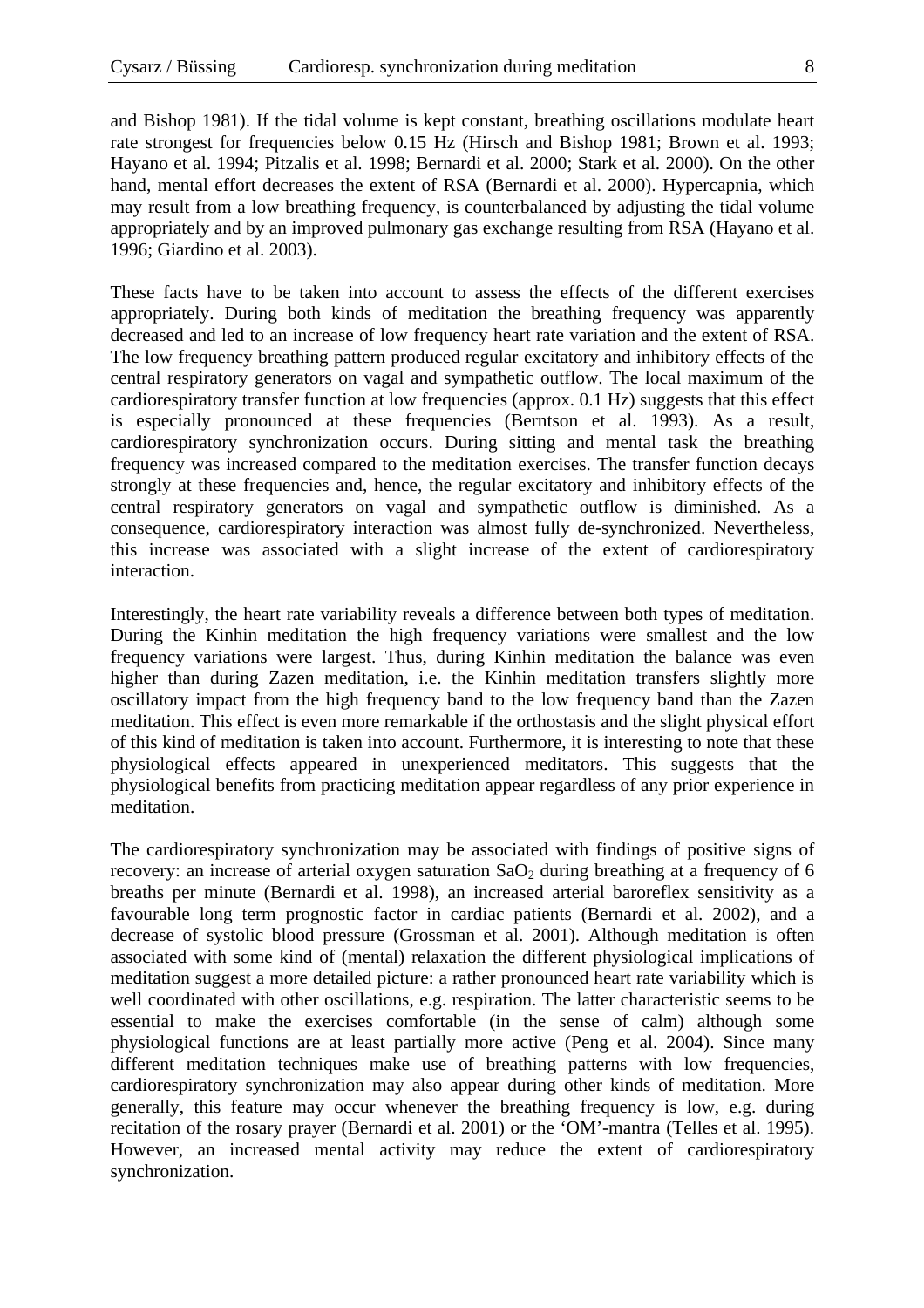## **Limitations**

The study design is a balanced design using longitudinal and cross-sectional elements. Thus, it was possible to achieve reliable results with a relatively low number of participants and it was not necessary to introduce any kind of randomization. As pointed out in (Bettermann et al. 2002) this kind of design is especially 'well suited in the field of creative arts therapy research'. This statement also applies for the present study because the creative arts therapy investigated in the cited study also deals with different breathing modalities.

Another point is concerned with the question whether subjects practicing Zen meditation for the first time experience the same effects (and / or benefits) than experienced Zen meditators do. This study unambiguously reveals that with respect to cardiorespiratory interaction the Zen meditation shows similar effects in the teacher of Zen meditation and in first-time meditators. Thus, we conclude that this kind of physiological impact does not require long time training in Zen meditation. However, there might be other levels of impact, e.g. different states of mind (or awareness), that probably are not attainable by first-time meditators (Büssing 2005). Hence, it may be possible that other physiological effects, e.g. a specific signature in the electroencephalogram as a physiological representation of the state of mind (Lutz et al. 2004), are not attainable by first-time meditators. Such questions deserve future investigations, but they were not topic of this investigation.

In conclusion, Zen meditation synchronizes the cardiorespiratory interaction with respect to breathing oscillations and the heart rate variations induced by respiration (RSA). Furthermore, it drastically increased low frequency variations of heart rate. Spontaneous breathing patterns hardly showed any cardiorespiratory synchronization and during mental activity the cardiorespiratory synchronization was decreased compared to both types of Zen meditation. It remains to be shown that this kind of cardiorespiratory synchronization is advantageous for the gas exchange in the respiratory tract. Furthermore, this study indicates that this kind of religious practice has immediate physiological effects on cardiorespiratory interaction without the need of special long-term training.

## **Acknowledgments**

Both authors express their gratitude for the financial support of the Software AG Stiftung, Darmstadt.

## **References**

- 1. Angelone A, Coulter NA (1964) Respiratory sinus arrhythmia: a frequency dependent phenomenon. J Appl Physiol 19: 479-82
- 2. Antonovsky A (1987) Unraveling the mystery of health. How people manage stress and stay well. Jossey-Bass, San Francisco:
- 3. Barnes VA, Treiber FA, Davis H (2001) Impact of Transcendental Meditation on cardiovascular function at rest and during acute stress in adolescents with high normal blood pressure. J Psychosom Res 51: 597-605
- 4. Bernardi L, Porta C, Spicuzza L, Bellwon J, Spadacini G, Frey AW, Yeung LY, Sanderson JE, Pedretti R, Tramarin R (2002) Slow breathing increases arterial baroreflex sensitivity in patients with chronic heart failure. Circulation 105: 143-5
- 5. Bernardi L, Sleight P, Bandinelli G, Cencetti S, Fattorini L, Wdowczyc-Szulc J, Lagi A (2001) Effect of rosary prayer and yoga mantras on autonomic cardiovascular rhythms: comparative study. BMJ 323: 1446-9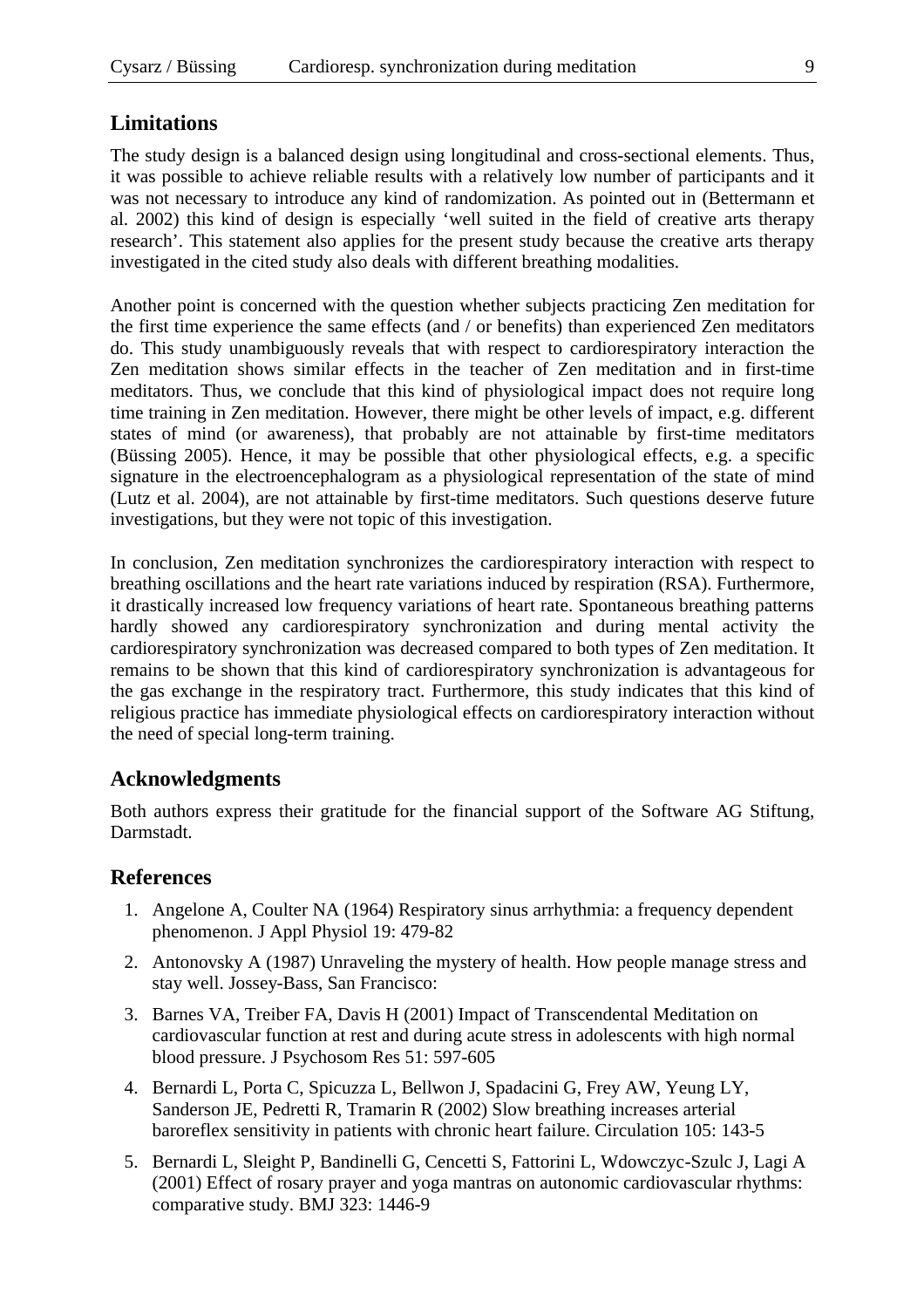- 6. Bernardi L, Spadacini G, Bellwon J, Hajric R, Roskamm H, Frey AW (1998) Effect of breathing rate on oxygen saturation and exercise performance in chronic heart failure. Lancet 351: 1308-11
- 7. Bernardi L, Wdowczyk-Szulc J, Valenti C, Castoldi S, Passino C, Spadacini G, Sleight P (2000) Effects of controlled breathing, mental activity and mental stress with or without verbalization on heart rate variability. J Am Coll Cardiol 35: 1462-9
- 8. Berntson GG, Cacioppo JT, Quigley KS (1993) Respiratory sinus arrhythmia: autonomic origins, physiological mechanisms, and psychophysiological implications. Psychophysiology 30: 183-96
- 9. Bettermann H, von Bonin D, Frühwirth M, Cysarz D, Moser M (2002) Effects of speech therapy with poetry on heart rate rhythmicity and cardiorespiratory coordination. Int J Cardiol 84: 77-88
- 10. Bortz J, Lienert GA, Boehnke K (2000) Verteilungsfreie Methoden in der Biostatistik. Springer, Berlin:
- 11. Brown TE, Beightol LA, Koh J, Eckberg DL (1993) Important influence of respiration on human R-R interval power spectra is largely ignored. J Appl Physiol 75: 2310-7
- 12. Büssing A. (2001) Kinhin Meditation im Gehen. In: Büssing A (ed) Regen über den Kiefern. Zen Meditation für chronisch Kranke und Tumorpatienten. Johannes M. Mayer Verlag, Stuttgart, pp 38-40
- 13. Büssing A (2005) Auf dem weglosen Weg gehen Zentrierende Meditationen mit Tumorpatienten. Das Goetheanum 84: 16-7
- 14. Cysarz D, von Bonin D, Lackner H, Heusser P, Moser M, Bettermann H (2004) Oscillations of heart rate and respiration synchronize during poetry recitation. Am J Physiol Heart Circ Physiol 287: H579-H587
- 15. Giardino ND, Glenny RW, Borson S, Chan L (2003) Respiratory sinus arrhythmia is associated with efficiency of pulmonary gas exchange in healthy humans. Am J Physiol Heart Circ Physiol 284: H1585-H1591
- 16. Grossman E, Grossman A, Schein MH, Zimlichman R, Gavish B (2001) Breathingcontrol lowers blood pressure. J Hum Hypertens 15: 263-9
- 17. Hayano J, Mukai S, Sakakibara M, Okada A, Takata K, Fujinami T (1994) Effects of respiratory interval on vagal modulation of heart rate. Am J Physiol 267: H33-H40
- 18. Hayano J, Yasuma F, Okada A, Mukai S, Fujinami T (1996) Respiratory sinus arrhythmia: A phenomenon improving pulmonary gas exchange and circulatory efficiency. Circulation 94: 842-7
- 19. Hirsch JA, Bishop B (1981) Respiratory sinus arrhythmia in humans: how breathing patterns modulates heart rate. Am J Physiol 241: H620-H629
- 20. Lee MS, Kim BG, Huh HJ, Ryu H, Lee HS, Chung HT (2000) Effect of Qi-training on blood pressure, heart rate and respiration rate. Clin Physiol 20: 173-6
- 21. Lehrer P, Sasaki Y, Saito Y (1999) Zazen and cardiac variability. Psychosom Med 61: 812-21
- 22. Lehrer PM, Vaschillo E, Vaschillo B (2000) Resonant frequency biofeedback training to increase cardiac variability: rationale and manual for training. Appl Psychophysiol Biofeedback 25: 177-91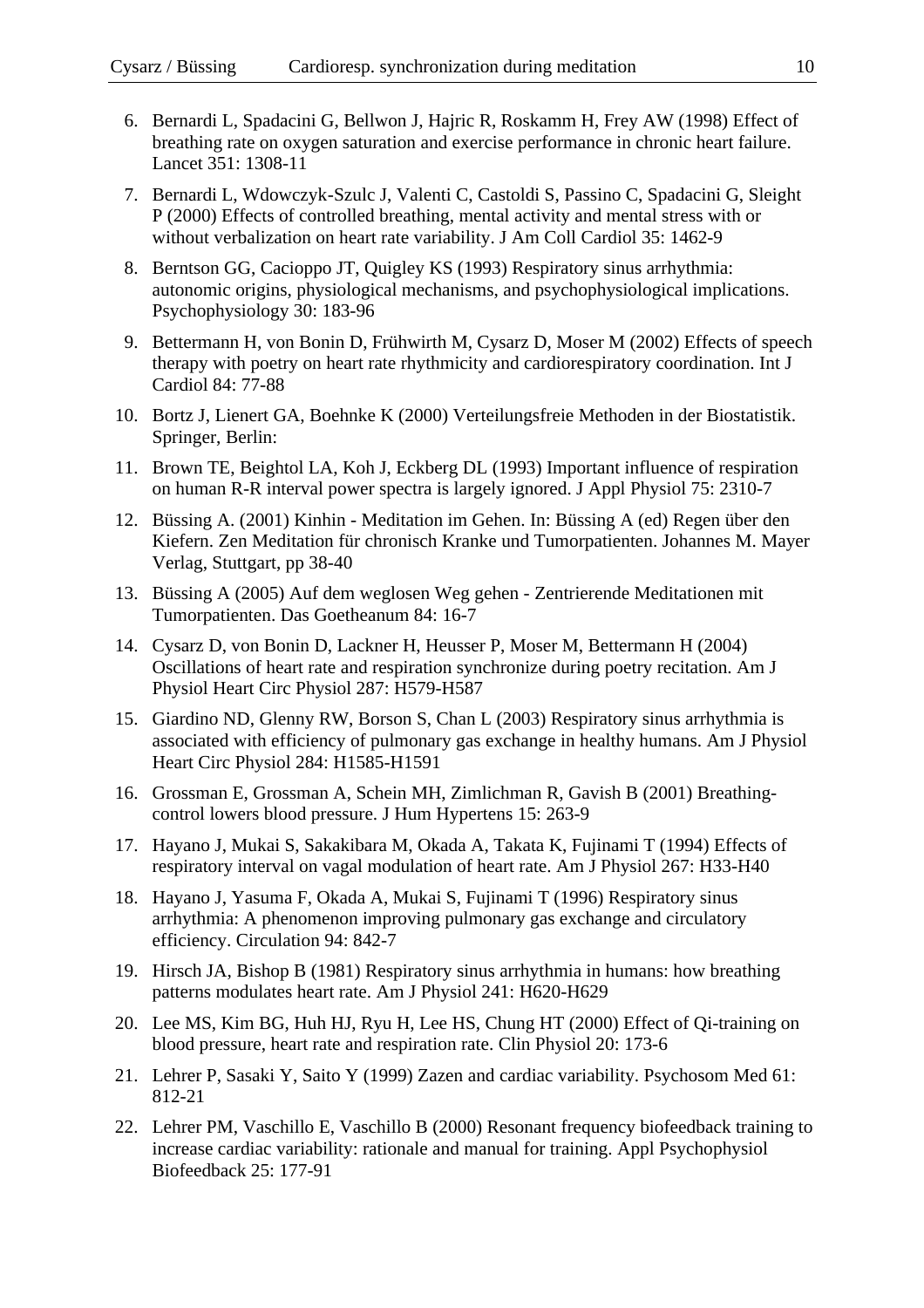- 23. Lutz A, Greischar LL, Rawlings NB, Ricard M, Davidson RJ (2004) Long-term meditators self-induce high-amplitude gamma synchrony during mental practice. Proc Natl Acad Sci U S A 101: 16369-73
- 24. Metzger HJ. (2001) Sitzen Sit!zen ZaZen. In: Büssing A (ed) Regen über den Kiefern. Zen Meditation für chronisch Kranke und Tumorpatienten. Johannes M. Mayer Verlag, Stuttgart, pp 23-37
- 25. Peng CK, Henry IC, Mietus JE, Hausdorff JM, Khalsa G, Benson H, Goldberger AL (2004) Heart rate dynamics during three forms of meditation. Int J Cardiol 95: 19-27
- 26. Peng CK, Mietus JE, Liu Y, Khalsa G, Douglas PS, Benson H, Goldberger AL (1999) Exaggerated heart rate oscillations during two meditation techniques. Int J Cardiol 70: 101-7
- 27. Pitzalis MV, Mastropasqua F, Massari F, Passantino A, Colombo R, Mannarini A, Forleo C, Rizzon P (1998) Effect of respiratory rate on the relationships between RR interval and systolic blood pressure fluctuations: a frequency-dependent phenomenon. Cardiovasc Res 38: 332-9
- 28. Rosenblum MG, Kurths J. (1998) Analysing synchronization phenomena from bivariate data by means of the Hilbert transform. In: Kantz H, Kurths J, Mayer-Kress G (eds) Nonlinear analysis of physiological data. Springer, Berlin, pp 91-99
- 29. Rosenblum MG, Pikovsky AS, Kurths J (1997) From phase to lag synchronization in coupled chaotic oscillators. Phys Rev Lett 78: 4193-6
- 30. Rosenblum MG, Pikovsky AS, Kurths J (1996) Phase synchronization of chaotic oscillators. Phys Rev Lett 76: 1804-7
- 31. Stark R, Schienle A, Walter B, Vaitl D (2000) Effects of paced respiration on heart period and heart period variability. Psychophysiology 37: 302-9
- 32. Sudsuang R, Chentanez V, Veluvan K (1991) Effect of Buddhist meditation on serum cortisol and total protein levels, blood pressure, pulse rate, lung volume and reaction time. Physiol Behav 50: 543-8
- 33. Task Force of the European Society of Cardiology and the North American Society of Pacing and Electrophysiology (1996) Heart rate variability: standards of measurement, physiological interpretation, and clinical use. Circulation 93: 1043-65
- 34. Telles S, Nagarathna R, Nagendra HR (1995) Autonomic changes during "OM" meditation. Indian J Physiol Pharmacol 39: 418-20
- 35. Travis F (2001) Autonomic and EEG patterns distinguish transcending from other experiences during Transcendental Meditation practice. Int J Psychophysiol 42: 1-9
- 36. Wenneberg SR, Schneider RH, Walton KG, Maclean CR, Levitsky DK, Salerno JW, Wallace RK, Mandarino JV, Rainforth MV, Waziri R (1997) A controlled study of the effects of the Transcendental Meditation program on cardiovascular reactivity and ambulatory blood pressure. Int J Neurosci 89: 15-28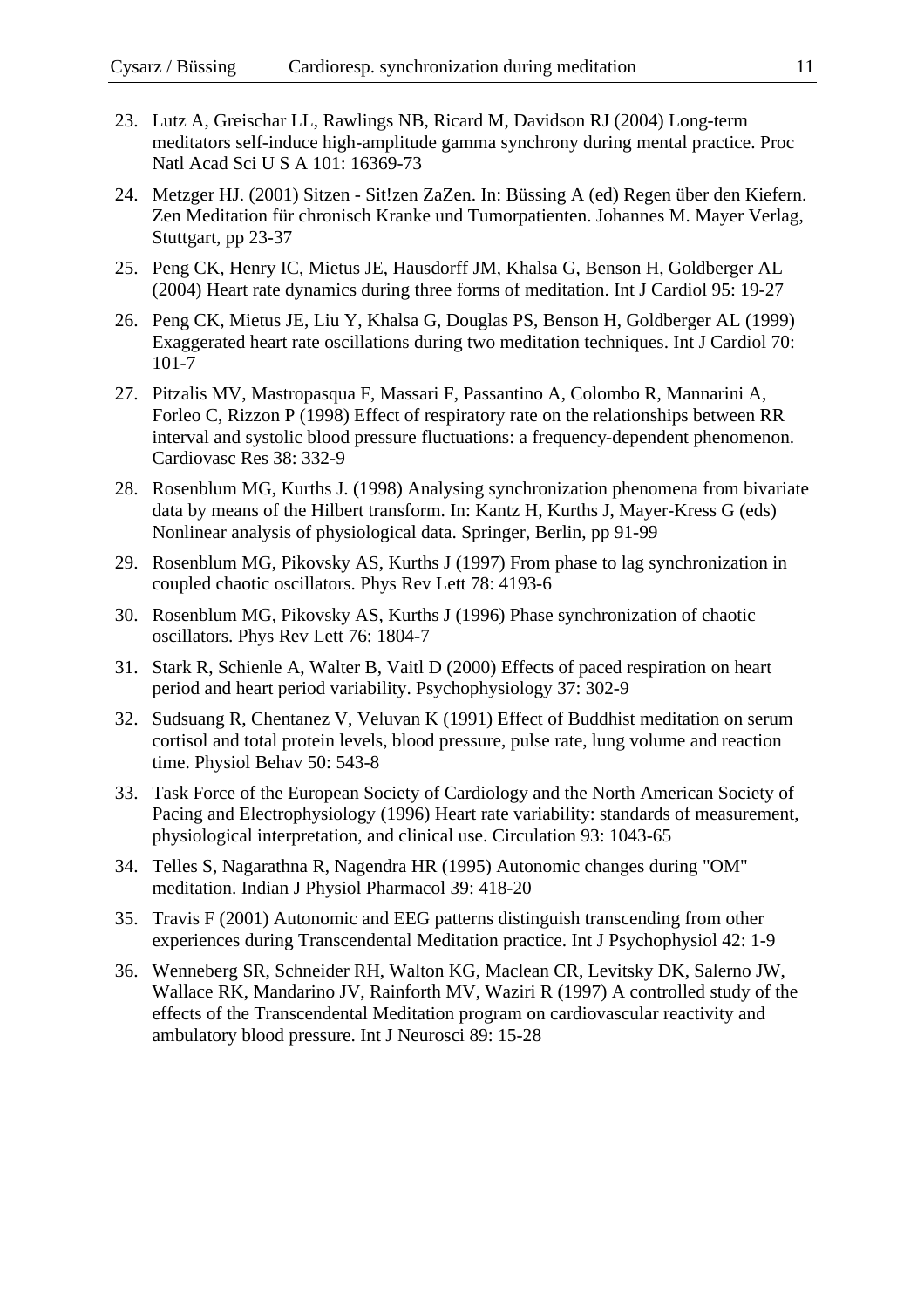

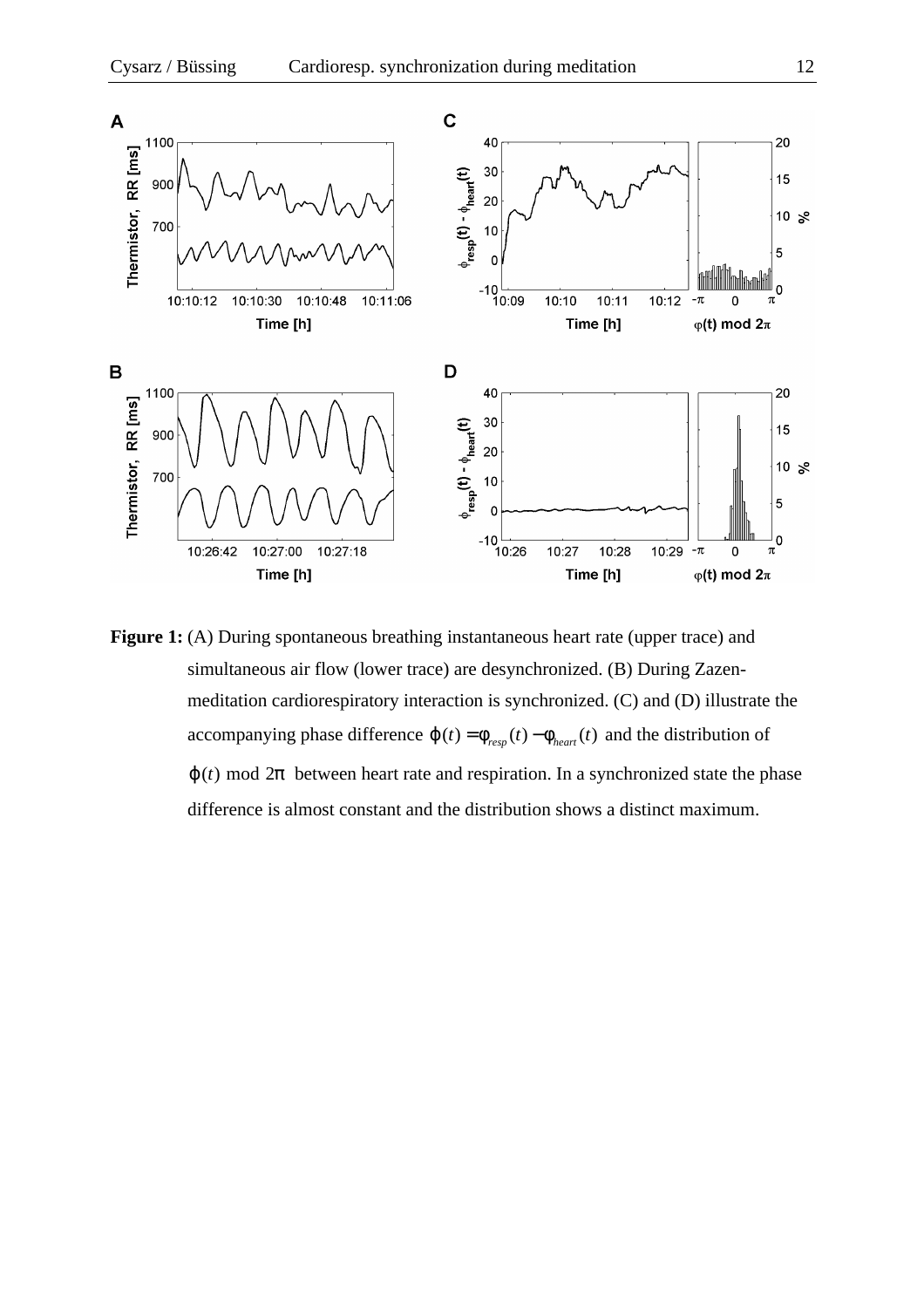

**Figure 2:** Heart rate and respiratory frequency during the quiet sitting (S), mental task (T), Zazen meditation (MZ) and Kinhin meditation (MK). Low values of  $p_{\text{Friedman}}$ indicate the likely differences between the exercises. The probability of similar values between the exercises is indicated by the p-values above the box and whisker plots. The box plots show median and quartiles (horizontal lines), average (\*), and maximum and minimum values (whiskers).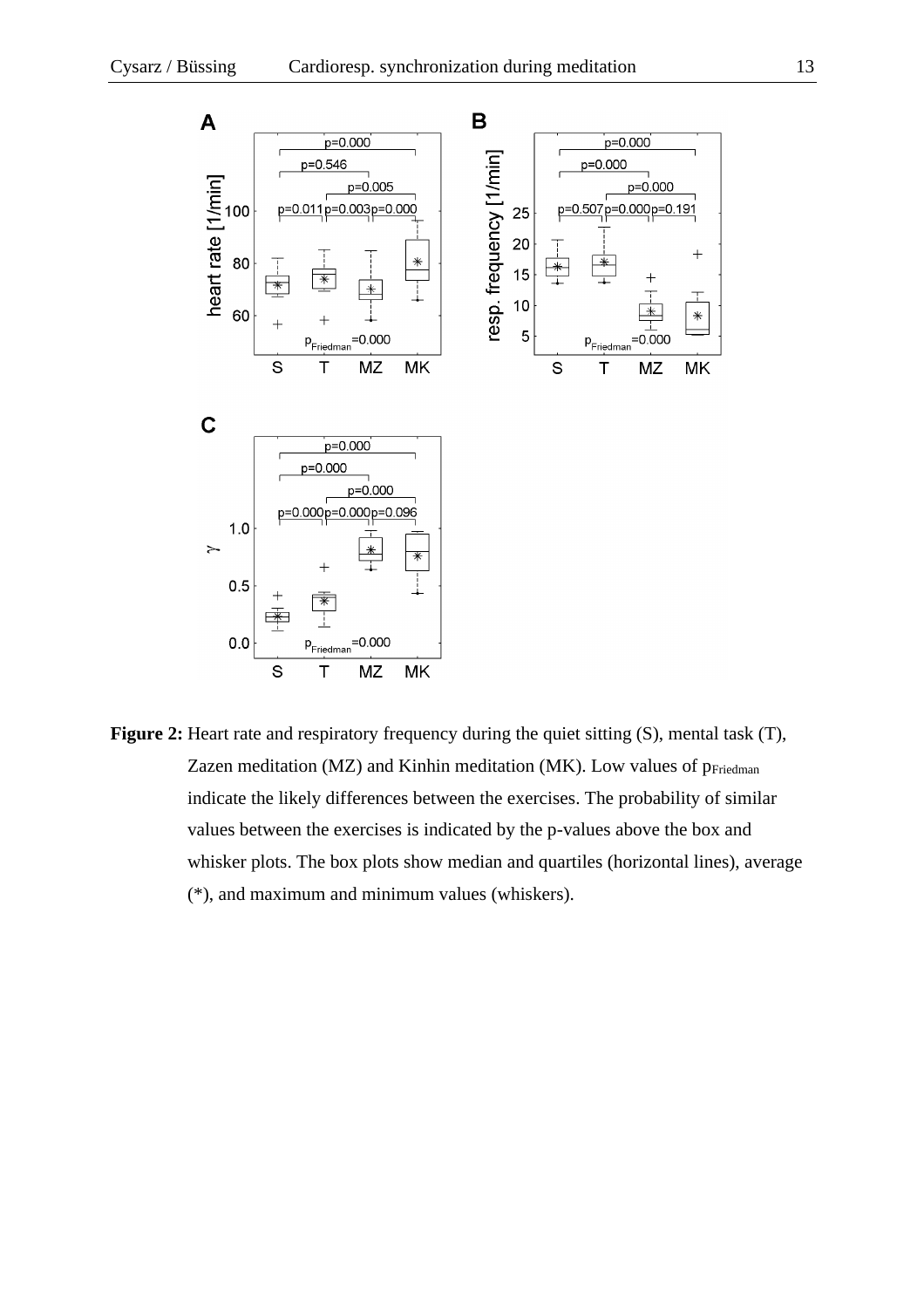

**Figure 2:** Heart rate variability (high frequency *HF*; low frequency *LF*; balance=*LF*/*HF*; extent of RSA) during the quiet sitting (S), mental task (T), Zazen meditation (MZ) and Kinhin meditation (MK). Low values of  $p_{\text{Friedman}}$  indicate the likely differences between the exercises. The probability of similar values between the exercises is indicated by the p-values above the box and whisker plots. The box plots show median and quartiles (horizontal lines), average (\*), and maximum and minimum values (whiskers).